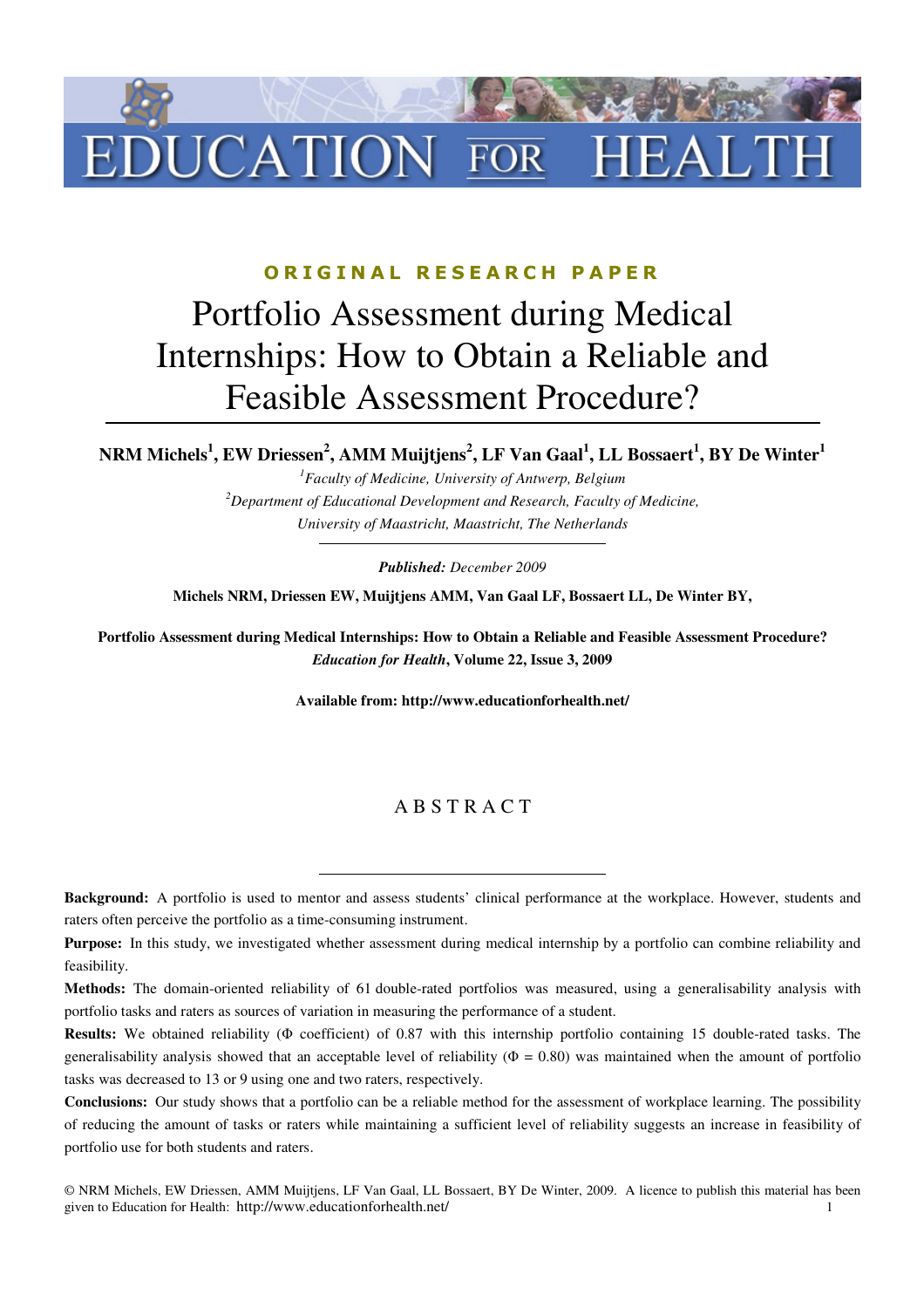#### **HEALTH**  $\overline{FOR}$ JCATIO Open Access e-Journal indexed on Medline Change in Learning & Practice.

**Keywords:** Portfolio; medical education; assessment; clinical competences; workplace; internship; reliability; feasibility

## Background

The assessment of clinical performance has received greater attention over the past few years. Clinical performance is defined as the combination and integration of different competences, such as knowledge, clinical skills, attitudes and professionalism. The assessment format should take into account the integral picture of the student (Miller, 1990). Subsequently, it is difficult to extrapolate traditional assessment theories (Norcini, 2005). A portfolio is seen as one of the potential instruments that can provide an acceptable judgment of clinical performance (Royal College of General Practitioners, 1993; Davis et al., 2001; Carraccio & Englander, 2004; Rees & Sheard, 2004; Driessen et al., 2006). The concept of a portfolio – as an assessment and coaching instrument – allows, on the one hand, evaluation of students on various competences and, on the other hand, assessment of the ongoing learning activity. The following definition of a portfolio, as "a collection of papers and other forms of evidence that learning has taken place" implies that it is possible to follow, remediate and assess the students through the different stages in their growth towards becoming a professional (David et al., 2001; Davis et al., 2001). In medical education, the portfolio is often used to assess professional development, mostly by including personal reflection tasks (Dornan et al., 2002; Duque et al., 2006). Overall, it remains crucial that the content of the portfolio is related to the purposes and roles of the portfolio within the educational program (Colbert et al., 2008).

Driessen et al. (2007) report acceptable interrater reliabilities for portfolio assessment for medical education which are in contrast with the results obtained in other domains such as the education of general practice trainers (Pitts et al., 1999) or primary educators (Koretz et al., 1994). In the same review, it is concluded that portfolios lose their utility and effectiveness if they ask for too much paperwork and time from students and faculty (Driessen et al., 2007). The problems of reliability and the time-consuming nature of the portfolio are also addressed by Colbert et al. (2008). As both reliability and feasibility are mandatory issues for the success of a portfolio, both aspects need to be considered (van der Vleuten & Schuwirth, 2005). To date, results regarding these two topics are often contradictory as it is generally accepted that reliability can be increased by using more raters, logically reducing the feasibility of portfolio assessment (Colbert et al., 2008; Driessen et al., 2007). Melville et al. (2004), for instance, report the need of four raters to achieve a reliability >0.8. Similarly, Burch & Seggie (2008) recognize the resource-intensive character of working with a portfolio. Their solution to increase the feasibility is to interview the students on a selection of the portfolio content. However, they did not investigate the effect of this procedure on the reliability of their portfolio, and the task burden for students remains. Another option to improve feasibility is creating a norm-based assessment, where students' performances will be compared with each other and will be ranked. This form of assessment, in contrast to criteria-based assessment in which an established set of criteria will be used to rate the content of the portfolio, will be less time-prohibitive (Davis et al., 2009).

Therefore, the aim of our study was twofold. First, we wanted to evaluate whether portfolio assessment during internships offers sufficient information for reliable judgment. Second, we investigated whether the feasibility for both students and raters could be improved. A generalisability analysis was performed, focussing on the domain-oriented reliability. Therefore the index of dependability was calculated, which quantifies the impact of the different sources of variation (students, tasks, raters) on the reliability and suggests adequate numbers of portfolio tasks.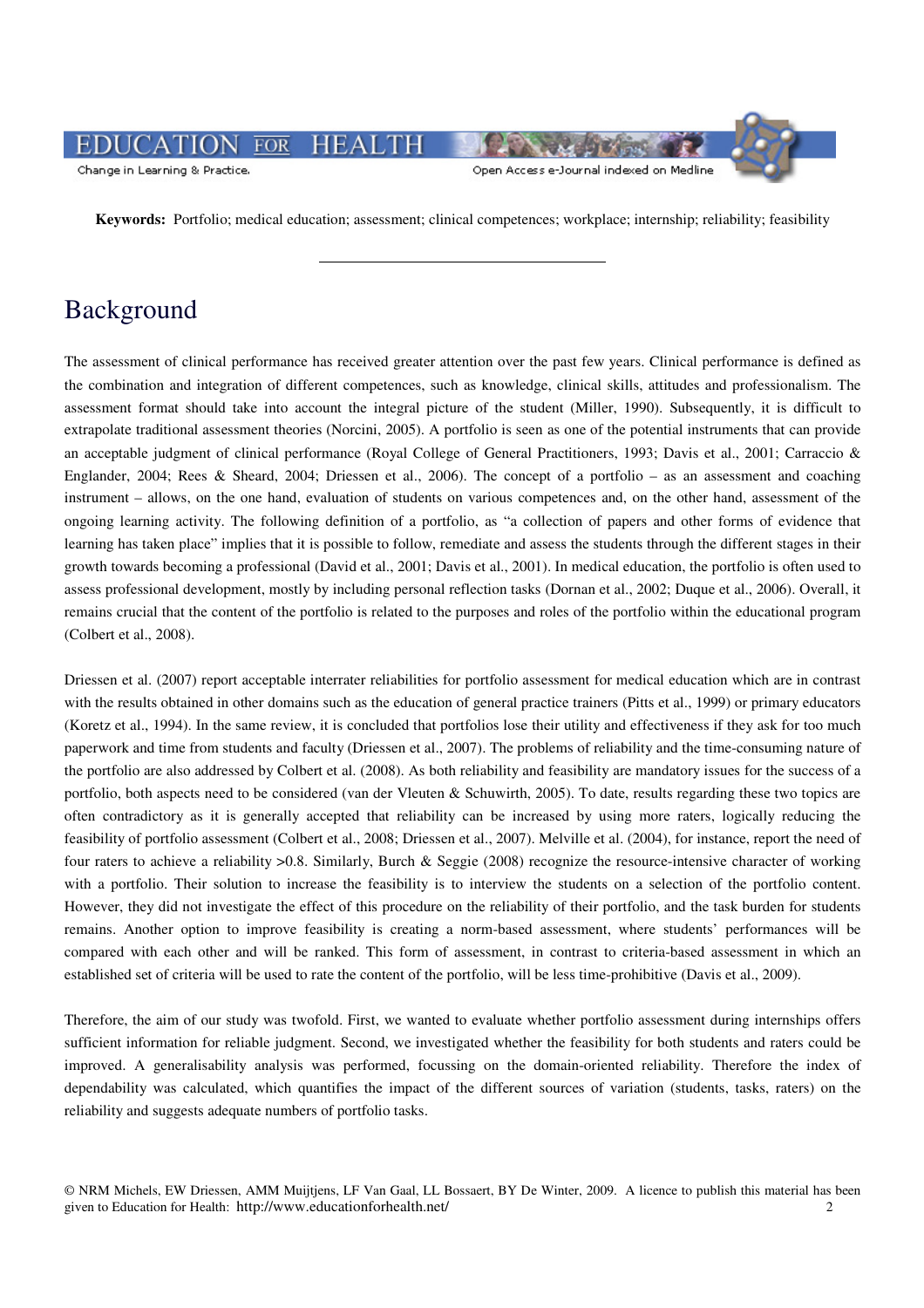**HEALTH**  $\overline{FOR}$ CATIO

Change in Learning & Practice.

```
Open Access e-Journal indexed on Medline
```
### Methods

#### *Context:*

In 1998, the curriculum of the University of Antwerp medical school (Belgium) was revised from a teacher-centred into a studentcentred curriculum with an outcome-based approach. As it is known that assessment drives learning (Crossley et al., 2002a; van der Vleuten & Schuwirth, 2005), the implementation of an assessment program in the revised curriculum attracted considerable attention. In the sixth year of medical school, a revised internship evaluation document (evaluation through observation) was introduced next to portfolio assessment (evaluation through written tasks), both assessing different workplace competences. The combination of different assessment tools helps to evaluate students in a reliable and valid way (van der Vleuten & Schuwirth, 2005) as they can measure different competences, judge students in a different way and demand more or less time from students and raters. In this regard, our faculty agreed that the advantage of a portfolio to measure different competences and their integration, next to the evaluation at the workplace, increases the educational value and is therefore worth the well-known timeinvestment.

The development of the portfolio was based on a blueprint with three dimensions: 1) competence type, 11 competences deduced from the three-circle model of Harden and colleagues (1999); 2) competence level, according to the pyramid of Miller (1990); and 3) assessment tools.

During their fulltime (12 months) internship in year 6, medical students rotated through nine different disciplines in the hospital: internal medicine; surgery; paediatrics; obstetrics and gynaecology; (adult and/or adolescent) psychiatry; ophthalmology; otorhinolaryngology; dermatology; and general practice. The portfolio consisted of 15 tasks that were clustered into four categories (see Table 1): case reports on patient encounters; scientific medical presentations; self–reflections; and tasks specifically linked to a discipline. More specifically, students were asked to write seven case reports linked to the following disciplines: internal medicine; surgery; paediatrics; (adult and/or adolescent) psychiatry; ophthalmology; otorhinolaryngology; and dermatology. Additionally, they had to complete two presentations (internal medicine and surgery), three self-reflections (topics linked to internal medicine, paediatrics and psychiatry) and three specific tasks, consisting of a surgery report, an obstetric report and a general practice task.

Students were encouraged to accentuate their personality in the tasks according to their own experiences, interests, knowledge and scientific background and to justify their portfolio content and choices. Students and raters were provided with a description of each type of task in the portfolio and guidelines concerning the purpose of the portfolio as well as the assessment procedure.

#### *Portfolio assessment procedure:*

We chose a double rating system based on an 8-point global rating scale using trained evaluators. On the one hand, portfolios were randomly divided among the lecturers of the Skills Lab (n=7); they evaluated and rated each task and obtained a global view of the portfolio of that particular student. On the other hand, clinicians of different disciplines (n=10) assessed the tasks linked to their discipline. As we took the option of a criteria-based assessment, specific criteria per type of task were listed and communicated to students and raters (see Table 1). For example, when writing self-reflections, students had to complete all the phases of Korthagen's cycle (1985). This cycle or ALACT-model structures reflection tasks on practice-related events, including five subsequent phases: the **A**ction or experience, **L**ooking Back on own feelings and thoughts, the **A**wareness of essential aspects, **C**reating alternative methods and **T**rialling in a new situation. In addition, more general criteria were applied to all tasks; these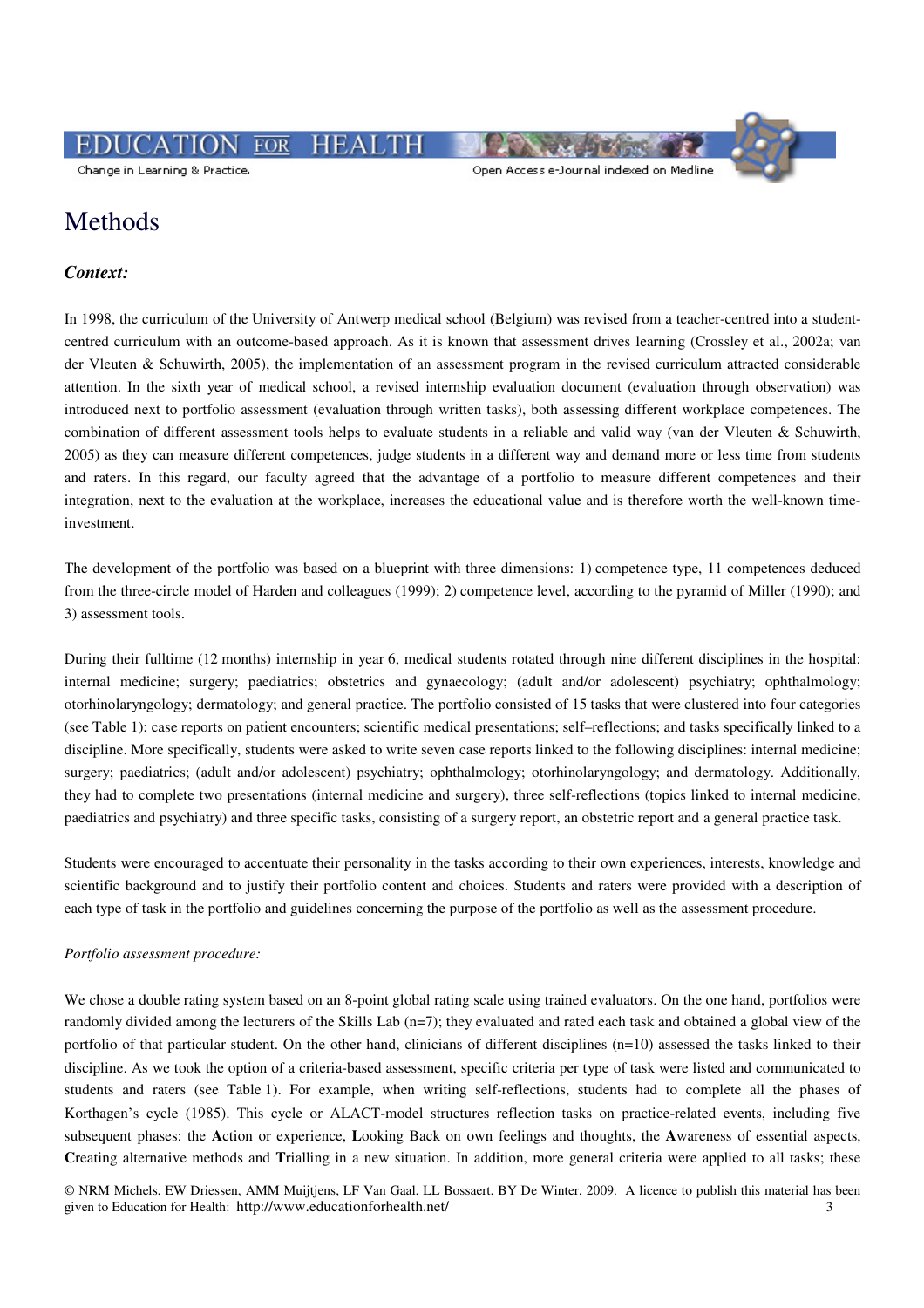#### $\overline{FOR}$ **HEALTH** 'ATIO Open Access e-Journal indexed on Medline Change in Learning & Practice.

criteria included medical and scientific correctness, as well as a systematic and logical approach to a task. The diversity of the topics chosen and the personal way of composing the portfolio were also taken into account. Layout and writing style were not assessed but a certain level of order, clear structure and appropriate language use were required.

All raters were trained and had the expertise to assess the portfolio tasks according to the specified criteria. Per task, an 8-point global rating scale was used, ranging from  $1 =$  bad fail to  $8 =$  excellent (Davis et al., 2001). The final score for each task in the portfolio was the mean of the two raters' scores. The global portfolio score was obtained by averaging all 15 task scores, assuming equal weight for each task in the portfolio. Pass/fail decisions were based on comparison of the global score with a standard absolute norm.

#### **Table 1: Portfolio tasks clustered into four categories, with descriptions of their criteria**

| A. Case report (internal medicine, surgery, paediatrics,<br>psychiatry, ophthalmology, otorhinolaryngology,<br>dermatology)<br>choice of the topic/case<br>medical and scientific correctness<br>systematic approach and completeness<br>history-taking<br>$\circ$<br>clinical investigation<br>$\circ$<br>differential diagnosis<br>$\circ$<br>technical investigation<br>$\circ$<br>diagnosis<br>O<br>therapy<br>$\circ$<br>conclusion/literature<br>$\circ$<br>motivation/learning needs and plans | <b>B. Presentation</b> (internal medicine, surgery)<br>choice of the topic/case<br>medical and scientific correctness<br>clear presentation (PPT, slides)<br>literature search/own conclusions<br>$\bullet$                                                         |  |  |  |  |  |
|-------------------------------------------------------------------------------------------------------------------------------------------------------------------------------------------------------------------------------------------------------------------------------------------------------------------------------------------------------------------------------------------------------------------------------------------------------------------------------------------------------|---------------------------------------------------------------------------------------------------------------------------------------------------------------------------------------------------------------------------------------------------------------------|--|--|--|--|--|
| C. Self-reflection (internal medicine, paediatrics,<br><i>psychiatry</i> )<br>choice of the topic, relevancy<br>all phases of cycle of Korthagen<br>Action: description of own<br>$\Omega$<br>experience/critical event<br>Looking Back: analysis of own<br>$\circ$<br>feelings/thoughts<br>Awareness of essential aspects<br>$\circ$<br>Creating alternative methods<br>$\circ$<br>Trial<br>$\circ$<br>personal point of view                                                                        | <b>D. Tasks specifically linked to a discipline</b> (surgery<br>report, obstetric report, general practice task)<br>choice of the topic<br>٠<br>medical and scientific correctness<br>٠<br>systematic approach and completeness<br>conformity to guidelines of task |  |  |  |  |  |

#### *Data analysis:*

The data consist of the final scores of 15 portfolio tasks for all 6th year medical students (n=61) in the academic year 2005–2006. The domain-oriented reliability (reliability of the student's score with respect to the competence domain) was calculated using generalisability theory. There are several methods for measuring reliability. When assessing complex behaviours and more subjective tasks, a generalisability analysis is advised (Crossley et al., 2002b). First, it is an elegant way to measure reliability and the variance of the components as sources of bias (Downing, 2004). Second, it provides scientific advice as to the minimum amount of tasks required to obtain a sufficient level of reliability.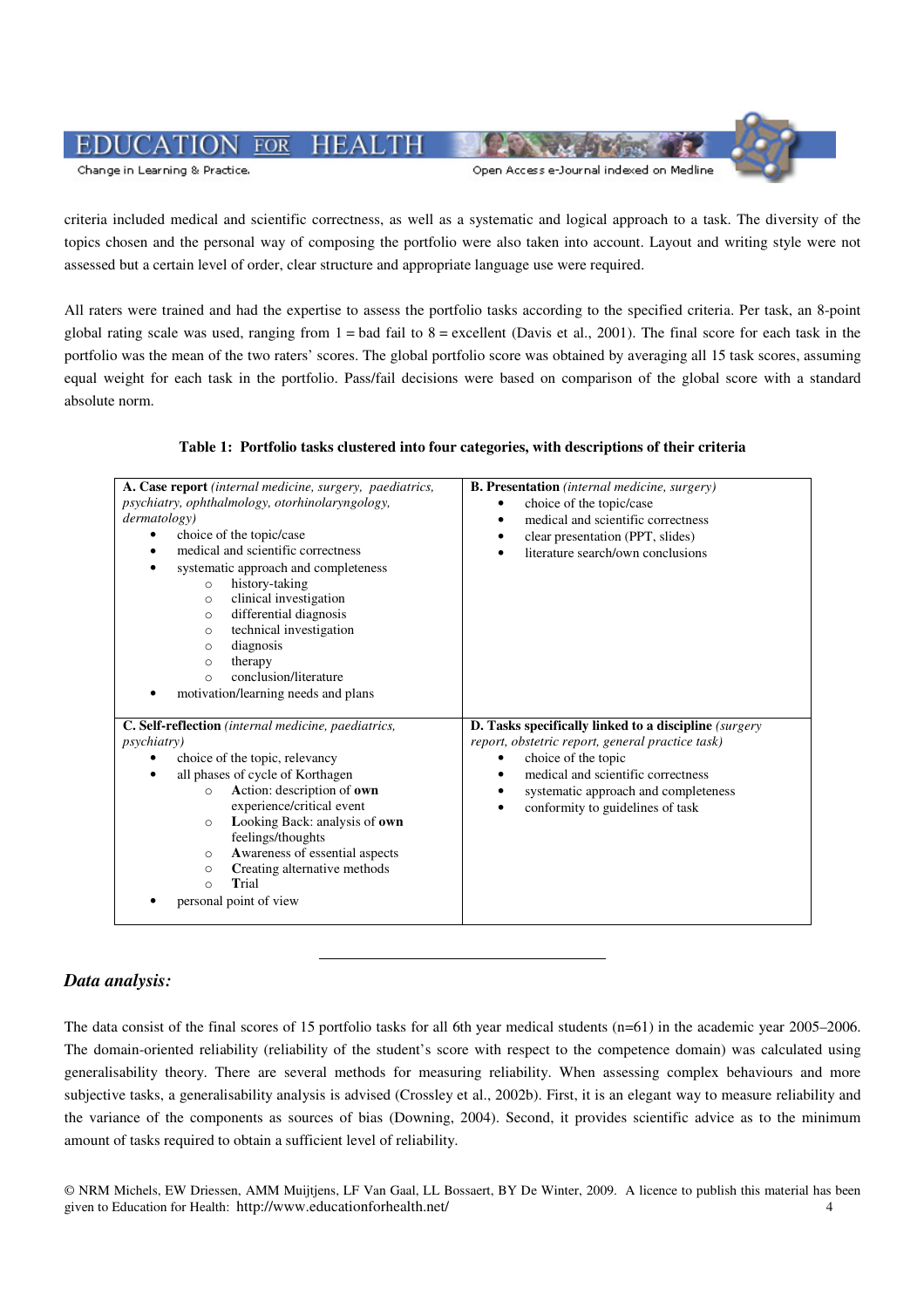#### $\overline{FOR}$ **HEALTH** Change in Learning & Practice. Open Access e-Journal indexed on Medline

A generalisability analysis was performed (model: Rater: Student x Task). As we were interested in the reliability of the student's score with respect to the competence domain (absolute interpretation of scores), the dependability index (Φ coefficient) was also calculated (Brennan, 2001). The variance components for Student, Task, Student-Task interaction and Rater within Student-Task interaction were estimated in a G-study (Crossley et al., 2007). Finally, based on these estimates, in a D-study (decision study) the reliability for a hypothetical number of Tasks and Raters was calculated (Crick & Brennan, 1983).

To investigate the time-consuming nature of the portfolio, all the Skills Lab raters were asked to record the time needed to evaluate the portfolios. In addition – 12 students - selected randomly, were asked retrospectively the average time needed to complete a single portfolio task. These results are presented as mean  $\pm$  standard deviation.

## Results

Details on the scores of the different tasks are provided in Table 2, with mean scores ranging between  $5.70 \pm 0.89$  and  $6.59 \pm 0.79$ (scale 1-8; mean  $\pm$  standard deviation). The total portfolio score was  $6.26 \pm 0.59$ , based on a maximum score of 8. The G-study resulted in variance components for Student, Task, Student-Task interaction and Rater within Student-Task interaction of, respectively, 24%, 5%, 24% and 47% of the total variance. Hence, the difficulty variation over Tasks was small (5%), but there was a considerable within-student variation over Tasks (24%), which is specific for each student. This implies that a student does not perform each of the tasks at the same level. This is generally indicated as 'case-specificity', which is often found to be a major source of measurement variance in assessment (van der Vleuten & Swanson, 1990). The largest variance component was due to the Rater within Student-Task interaction (47%), indicating that there is a considerable difference between the scores of the two different groups of raters. The index of dependability for 15 tasks was 0.87 (Table 3). The D-study (hypothetical generalisability analysis) showed that for the currently used double-rating procedure, a reliability of 0.8 would be obtained with 9 tasks, being 60% of the original portfolio content (Table 3). If using a single-rating procedure, 13 portfolio tasks would be required.

|                                       | mean of the scores | standard<br>deviation |
|---------------------------------------|--------------------|-----------------------|
| internal medicine case report         | 6.16               | 0.76                  |
| internal medicine presentation        | 6.25               | 0.83                  |
| surgery case report                   | 6.30               | 1.20                  |
| surgery presentation                  | 6.59               | 0.79                  |
| surgery report                        | 6.47               | 0.79                  |
| gynaecology case and obstetric report | 6.51               | 0.68                  |
| paediatrics case report               | 6.35               | 0.84                  |
| psychiatry case report                | 6.56               | 0.75                  |
| ophtalmology case report              | 6.50               | 0.81                  |
| otorhinolaryngology case report       | 6.45               | 0.87                  |
| dermatology case report               | 5.70               | 0.89                  |
| general practice                      | 6.04               | 1.20                  |
| self-reflection internal medicine     | 5.89               | 1.14                  |
| self-reflection paediatrics           | 6.07               | 1.11                  |
| self-reflection psychiatry            | 6.15               | 1.10                  |
| total portfolio                       | 6.26               | 0.59                  |

|  | Table 2: Task scores and total portfolio score on an 8-point global rating scale $(n = 61$ students) |  |  |
|--|------------------------------------------------------------------------------------------------------|--|--|
|  |                                                                                                      |  |  |

<sup>©</sup> NRM Michels, EW Driessen, AMM Muijtjens, LF Van Gaal, LL Bossaert, BY De Winter, 2009. A licence to publish this material has been given to Education for Health: http://www.educationforhealth.net/ 5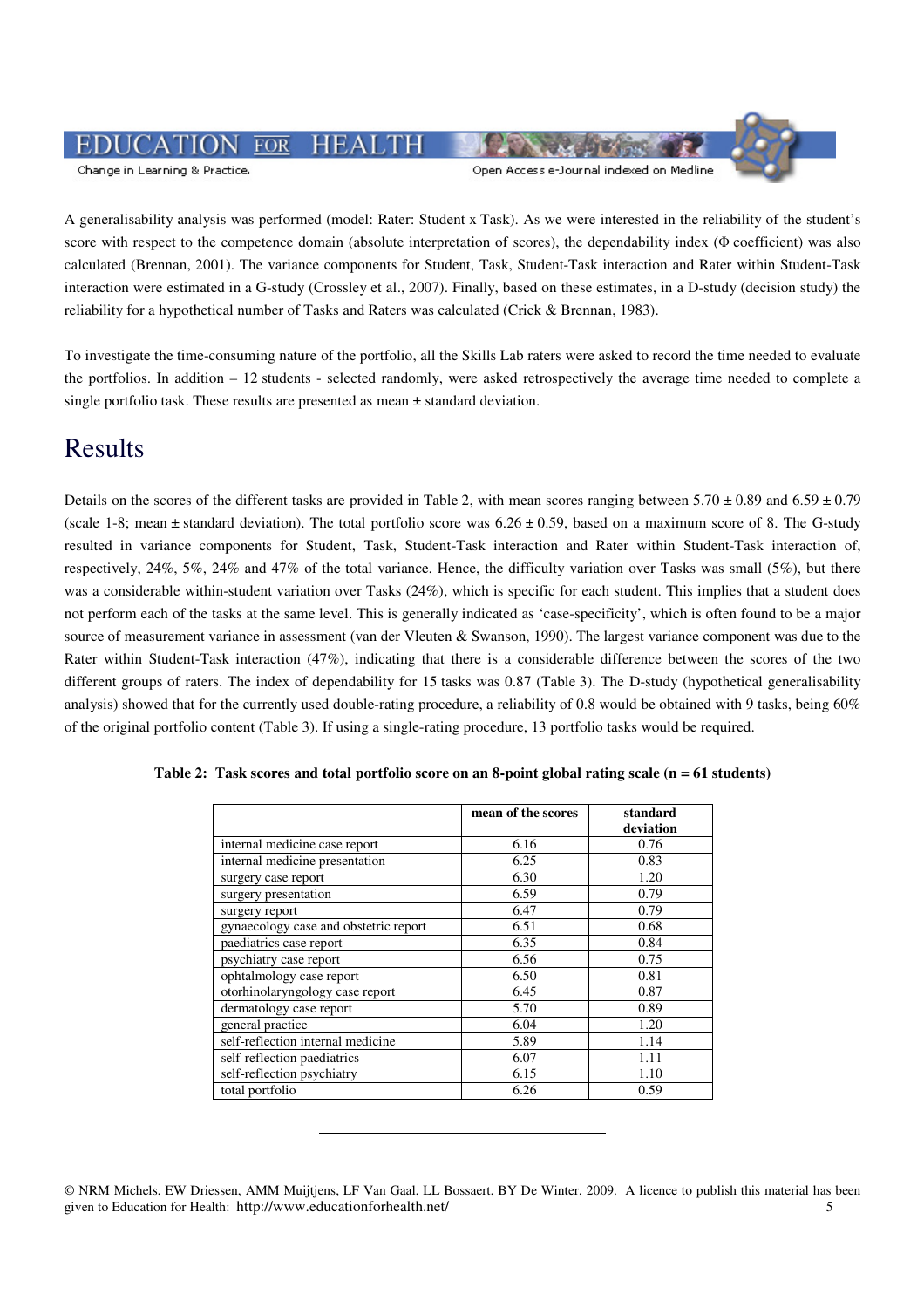

### **Table 3: Dependability index (domain-oriented generalisability) for varying numbers of raters (nR) and tasks (nT), showing a dependability index of 0.87 (**Φ **coefficient) for 15 double-rated tasks (arrow 1). A** Φ **coefficient of 0.80 can be obtained for 13 single-rated tasks (arrow 2) or 9 double-rated tasks (arrow 3)**

| .nT |      | -    | o<br>P | 4    | C    | o    |      | 8    | 9    | 10   |      | 12   | 13   | 14   | 15   | 16   |
|-----|------|------|--------|------|------|------|------|------|------|------|------|------|------|------|------|------|
| nR  |      |      |        |      |      |      |      |      |      |      |      |      |      |      |      |      |
|     | 0.24 | 0.39 | 0.49   | 0.56 | 0.61 | 0.65 | 0.69 | 0.72 | 0.74 | 0.76 | 0.78 | 0.79 | 0.80 | 0.82 | 0.83 | 0.84 |
|     | 0.31 | 0.48 | 0.58   | 0.65 | 0.70 | 0.73 | 0.76 | 0.79 | 0.80 | 0.82 | 0.83 | 0.85 | 0.86 | 0.87 | 0.87 | 0.88 |
|     |      |      |        |      |      |      |      |      |      |      |      |      |      |      |      |      |

The mean time raters needed to evaluate a portfolio containing 15 tasks was  $181 \pm 48$  minutes. Students needed approximately 7.6 ± 3.5 hours to execute a single portfolio task, resulting in approximately 114 hours of student workload for the global portfolio.

### Discussion

In this study, we investigated the reliability of portfolio assessment during internships in order to find out whether the feasibility of the procedure could be improved by reducing the task burden while retaining a level of reliability which is sufficient for summative assessment. The results of our study indicate that a portfolio assessment procedure, including multiple and varied tasks and a double-rating system, can be used for summative assessment. The overall dependability index of 0.87 confirms acceptable reliability (Magnusson, 1967). Further, the D-study (the hypothetical part of the generalisability analysis) shows that a reliability of 0.8 or higher can be maintained with nine tasks, amounting to a reduction of the portfolio task burden of 40%. Using a singleinstead of double-rating system would imply a 50% reduction regarding time and effort for raters. However, the allowed reduction of tasks would be much smaller: 13 tasks would be required to maintain a reliability of 0.8, hence, a reduction of only 13%.

Developing a portfolio assessment, like any other assessment format, is a balance between creating an effective, reliable learning and assessment tool and considering the practical context-related factors (Crossley et al., 2002a; van der Vleuten & Schuwirth, 2005). We showed that a generalisability analysis can be helpful, next to educational and managerial considerations, in improving the feasibility for both students and raters.

To date, few studies have addressed methods to improve feasibility (Driessen et al., 2007). To obtain reliable assessment scores, the use of an established set of criteria can be advised. Implementing criteria-based assessment in favour of norm-based assessment will have a positive impact on the interrater reliability, even though feasibility can be decreased. Furthermore, reliability can be increased by sufficiently sampling across the content and the competences to be evaluated and/or to involve a sufficient number of raters in the assessment process (van der Vleuten & Schuwirth, 2005). However, by increasing the number of tasks or raters, feasibility and acceptability can be influenced negatively. Portfolios are at risk of becoming a bulk of paperwork and cease to be effective (Davis et al., 2009).

Assessment by one instead of two raters per task would reduce the time-investment for the group of raters as for one group the time investment will be reduced to zero. However, we think this is not the ideal solution in our setting for two reasons. First, the results of the generalisability analysis show that the corresponding reduction of task burden for students is relatively small. To maintain a reliability of 0.8 in a one-rater scenario, the mean time investment per portfolio per student can be reduced from 114 hours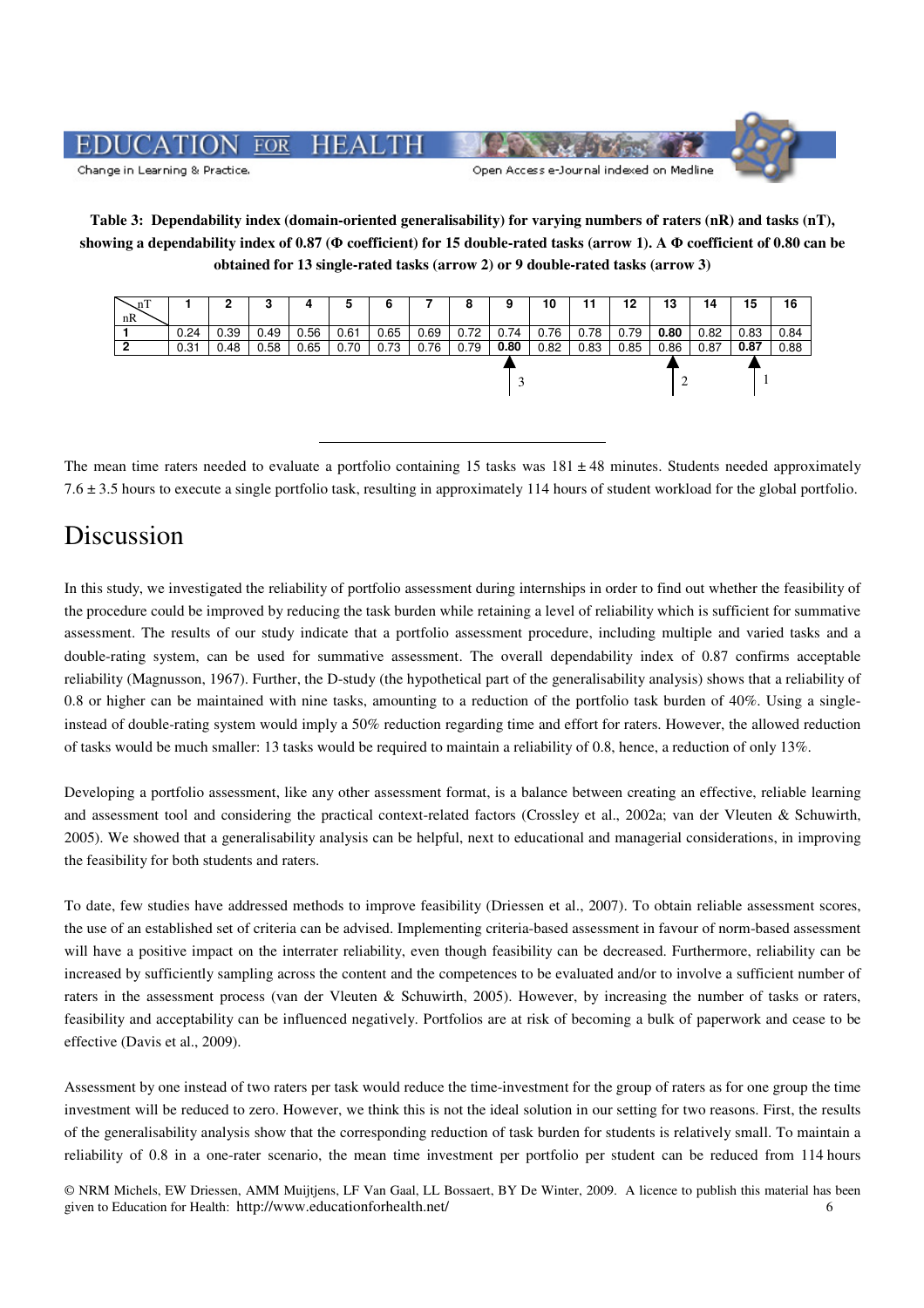#### **HEALTH**  $\overline{FOR}$ JCATIC

Change in Learning & Practice.

Open Access e-Journal indexed on Medline

(15 tasks) to 99 hours (13 tasks), representing a reduction of 15 hours per student. Yet, a reliability level of 0.8 can be maintained in a double-rater scenario by 9 instead of 15 tasks, corresponding to 68 hours of student time - hence, a reduction of 46 hours per student. Second, from the perspective of the validity of the assessment, we value the judgment of both groups of raters (clinicians and lecturers of the Skills Lab) as independent rater groups with their own perspectives and expertise (clinical versus educational emphasis). In addition, the considerable variance in the Rater within Student-Task interaction reflects a variation in assessing students and their tasks within the total group of raters, and thus also supports maintaining the double-rating, each from their point of view starting from the same evaluation criteria.

Additionally, we should be aware that decreasing the number of tasks in the portfolio could have consequences for the validity of the assessment as learning outcomes could be compromised. To maintain a valid instrument, an adequate sampling across all required competences is essential. Therefore, we have to keep in mind the initial blueprint with respect to the intended focus and purposes of the portfolio. Our portfolio consisted of seven case reports, two presentations, three self-reflections and three special tasks. Each task received equal weight, thereby favouring the influence of the task type case reports on the total score. Therefore, it seems advisable in our portfolio format to reduce the number of the different tasks according to the results obtained in this generalisability analysis resulting in a similar weight of the four quadrants (Table 1). Practically, this would point to a greater reduction in case reports than in the amount of self-reflections, presentations and specific tasks in an attempt to maintain a valid instrument.

This brings us to an important limitation of our study: reliability is a necessary but not sufficient condition for validity (Crossley et al., 2002a; Downing, 2004). By the use of a competence-based blueprint and the implementation of most of the suggested characteristics and rules such as clear assessment criteria, guidelines and experienced raters in the development of the portfolio as assessment procedure, we addressed a certain level of validity (Downing, 2003; Driessen et al., 2006; Driessen et al., 2007). However, to strengthen the validity of our portfolio assessment procedure, research needs to be performed on the renewed portfolio to ascertain that we are measuring the competences we aim to measure with our tasks (content validity). A Delphi study will be performed to link the targeted assessed competences to the content of the portfolio. Another limitation is the fact that we only investigated portfolio use in the context of students' internships in a single medical school.

### Conclusions

Motivated by critical reflection and by the need for a scientific approach to portfolios as an assessment tool, a generalisability analysis was performed at the University of Antwerp medical school. Results showed that an assessment procedure with a doublerating system obtained a high reliability with 15 tasks. Additionally, the generalisability analysis demonstrated that it is possible to maintain an acceptable level of reliability while reducing the amount of tasks by 40% in the two-rater system, thus enhancing the feasibility of the portfolio assessment.

## Aknowledgements

The authors would like to thank the raters, both the clinicians and the lecturers of the Skills Lab, for their participation and effort.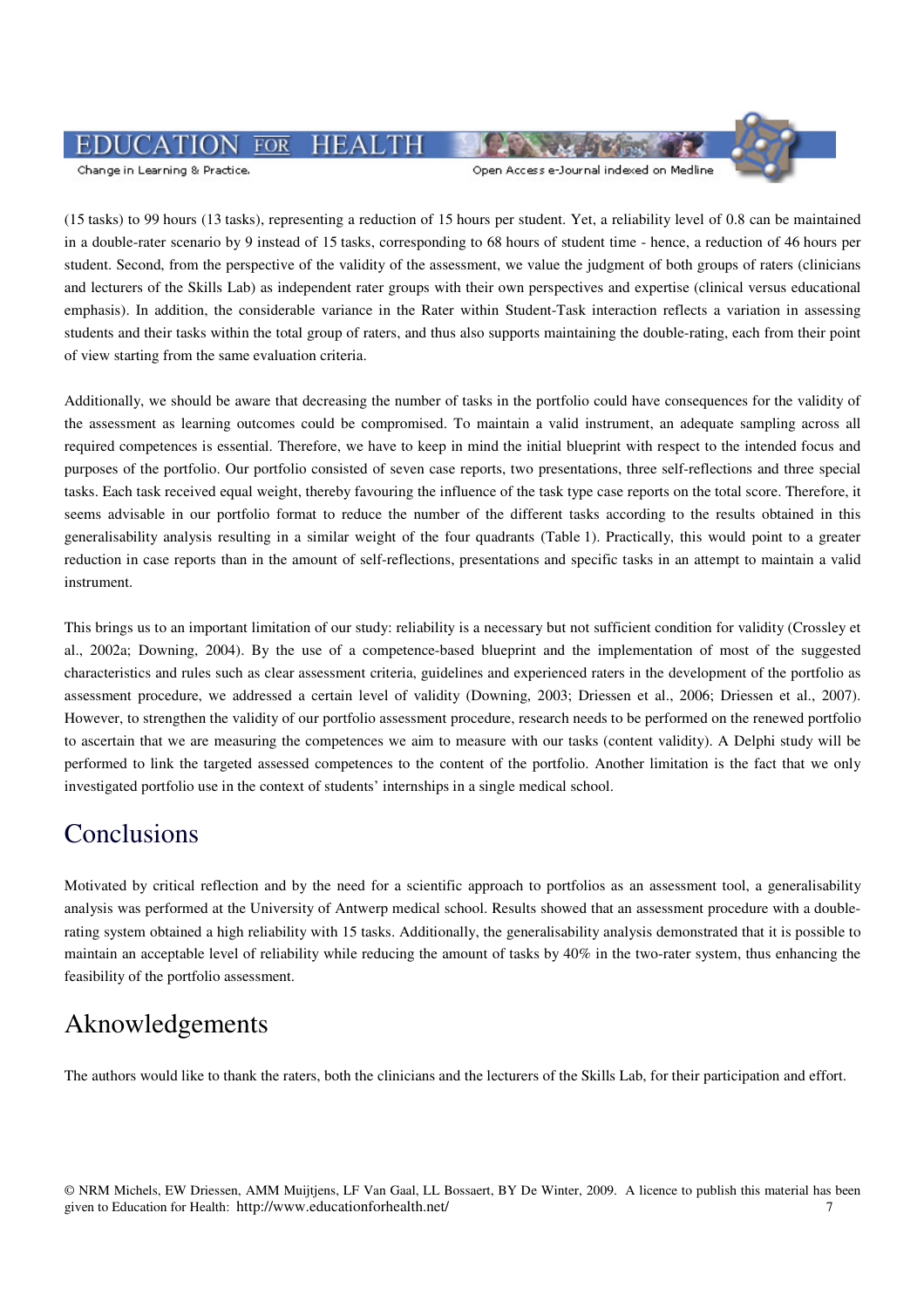#### **HEALT**  $\overline{FOR}$

Change in Learning & Practice.

Open Access e-Journal indexed on Medline



### References

Brennan, R. L. (2001). *Generalizability Theory*. New York: Springer-Verlag.

Burch, V. C., & Seggie, J. L. (2008). Use of a structured interview to assess portfolio-based learning. *Medical Education, 42*, 894-900.

Carraccio, C., & Englander, R. (2004). Evaluating competence using a portfolio: A literature review and Web-based application to the ACGME competencies. *Teaching and Learning in Medicine, 16(4)*, 381-387.

Colbert, C. Y., Ownby, A. R., & Butler, P. M. (2008). A review of portfolio use in residency programs and considerations before implementation. *Teaching and Learning in Medicine, 20*(4), 340-345.

Crick, J. E., & Brennan, R. L. (1983). *Manual for GENOVA: A generalized analysis of variance system (ACT Technical Bulletin No. 43)* . Iowa City, IA: ACT, Inc.

Crossley, J., Humphris, G., & Jolly, B. (2002a). Assessing health professionals. *Medical Education, 36*(9), 800-804.

Crossley, J., Davies, H., Humphris, G., & Jolly, B. (2002b). Generalisability: A key to unlock professional assessment. *Medical Education, 36*(10), 972-978.

Crossley, J., Russell, J., Jolly, B., Ricketts, C., Roberts, C., Schuwirth, L., et al. (2007). "I'm pickin' up good regressions': The governance of generalisability analyses. *Medical Education, 41*(10), 926-934.

David, M. F. B., Davis, M. H., Harden, R. M., Howie, P. W., Ker, J., & Pippard, M. J. (2001). AMEE Medical Education Guide No. 24: Portfolios as a method of student assessment. *Medical Teacher, 23*(6), 535-551.

Davis, M. H., Ben-David, M. F., Harden, R. M., Howie, P., Ker, J., McGhee, C., et al. (2001). Portfolio assessment in medical students' final examinations. *Medical Teacher, 23*(4), 357-366.

Davis, M. H., Ponnamperuma, G. G., & Ker, J. J. (2009). Student perceptions of a portfolio assessment process. *Medical Education, 43*(1), 89-98.

Dornan, T., Carroll, C., & Parboosingh, J. (2002). An electronic learning portfolio for reflective continuing professional development. *Medical Education, 36*(8), 767-769.

Downing, S. M. (2003). Validity: On the meaningful interpretation of assessment data. *Medical Education, 37*(9), 830-837.

Downing, S. M. (2004). Reliability: On the reproducibility of assessment data. Medical Education, 38(9), 1006-1012.

Driessen, E. W., Overeem, K., van Tartwijk, J., van der Vleuten, C. P. M., & Muijtjens, A. M. M. (2006). Validity of portfolio assessment: Which qualities determine ratings? *Medical Education, 40*(9), 862-866.